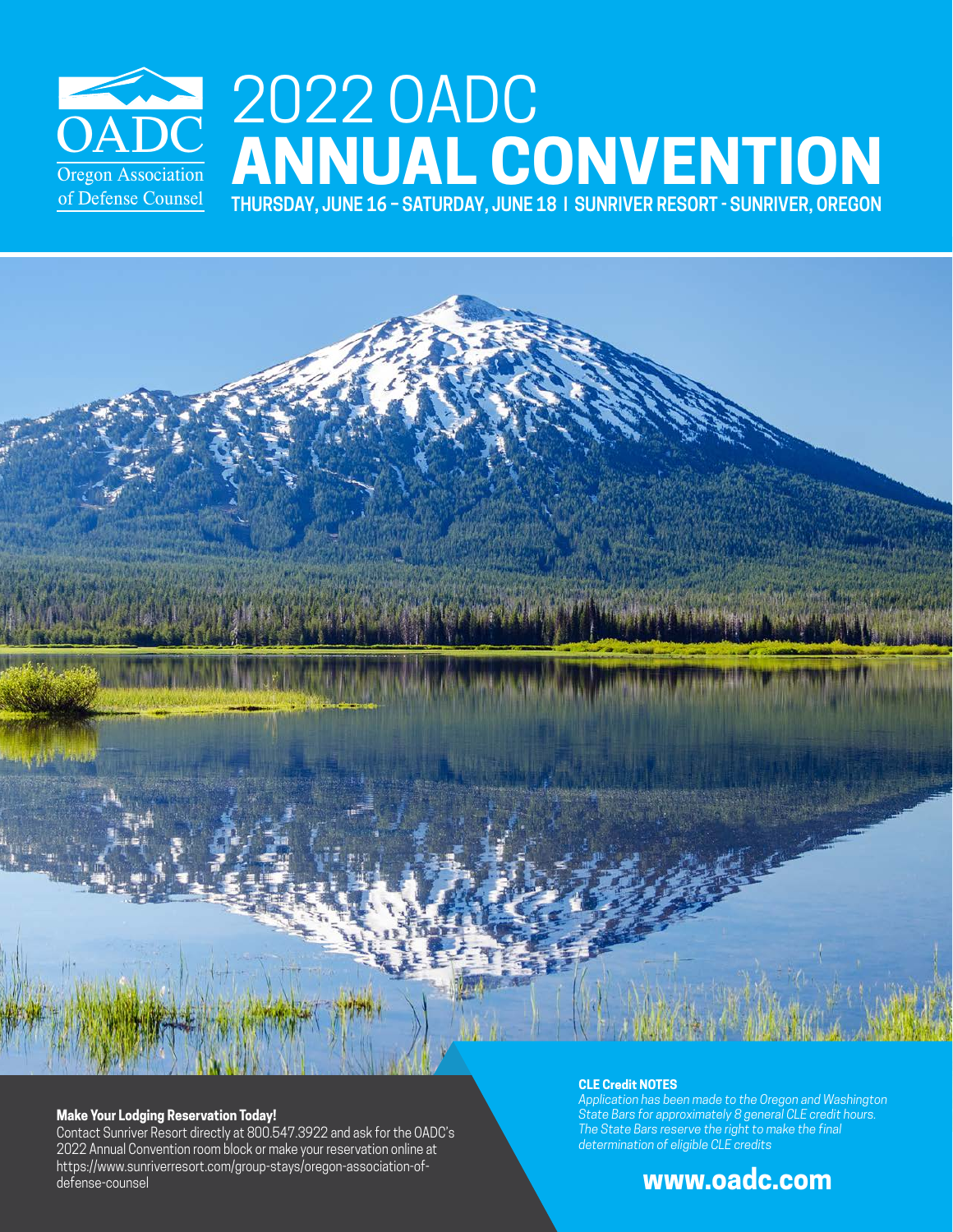

# **CONVENTION SCHEDULE-AT-A-GLANCE**

Thursday – June 16

3:00 pm **Sunriver Lodge Check-in Time**

#### 5:30 – 7:00 pm **Convention Registration Open**

#### 6:00 – 9:00 pm **Kick-Off Reception & Family Game Night**

A popular addition in 2021, the 2022 Convention will bring the family together again this year for a night of games and reconnecting. Bring your families and mingle with friends in a safe outdoor environment. The new Cove Event Yard is a beautiful outdoor space that will allow us to play games such as corn hole, croquet and bocce ball, plus more.

#### 9:00 pm **New Lawyer's "After-Hours" Gathering at the Owl's Nest** Continue the tradition as lawyers practicing 5 years or less gather at the Owl's Nest at the Sunriver Resort main

lodge to mingle and connect

# Friday – June 17

7:30 am **Convention Registration, Continental Breakfast and Exhibits for CLE Attendees**

8:00 am – 12:15 pm **CLE Sessions**

# 12:45 pm **Golf Tournament at Sunriver's Meadows Golf Course\*\***

Fun for the expert and novice alike, this scramble format tournament allows players to hit from the foursome's best shot. Pairings will be developed by the golf chair and posted at the convention along with the assigned tee times.

#### 3:30 – 4:30 pm **Islands of Fun (hosted by New Lawyers Group)**

The OADC Convention is a family affair. We encourage you to bring your children with you, and for the first time, we'll have activities dedicated specifically for your children. Join other OADC families and explore the Islands of Fun, including crafts and other activities.

## 5:30 – 6:30 pm **Women in Law Social Hour \*hosted**

Join us for the annual Women in Law hosted social hour. All are invited to mingle and connect and build our network.

## 6:30 – 10:30 pm **A Murder Mystery Show – Murder at Capone's Place**

The year is 1929 and Al Capone has the city of Chicago in the palm of his hands. Judges, police chiefs, and other city officials are on the payroll. The Capone gang controls prostitution, gambling and bootlegging in a city where you don't live long if you cross Big Al. And here's the kicker, you're part of the action, so dress appropriately! Hors d'oeuvres and a full-service bar will be available.

# Saturday – June 18

7:30 am **Continental Breakfast and Exhibits for CLE Attendees** 7:45 am – 1:00 pm **CLE Sessions**

# 2:00 – 6:00 pm **Family Time; Afternoon Open to Enjoy Sunriver**

Sunday - June 19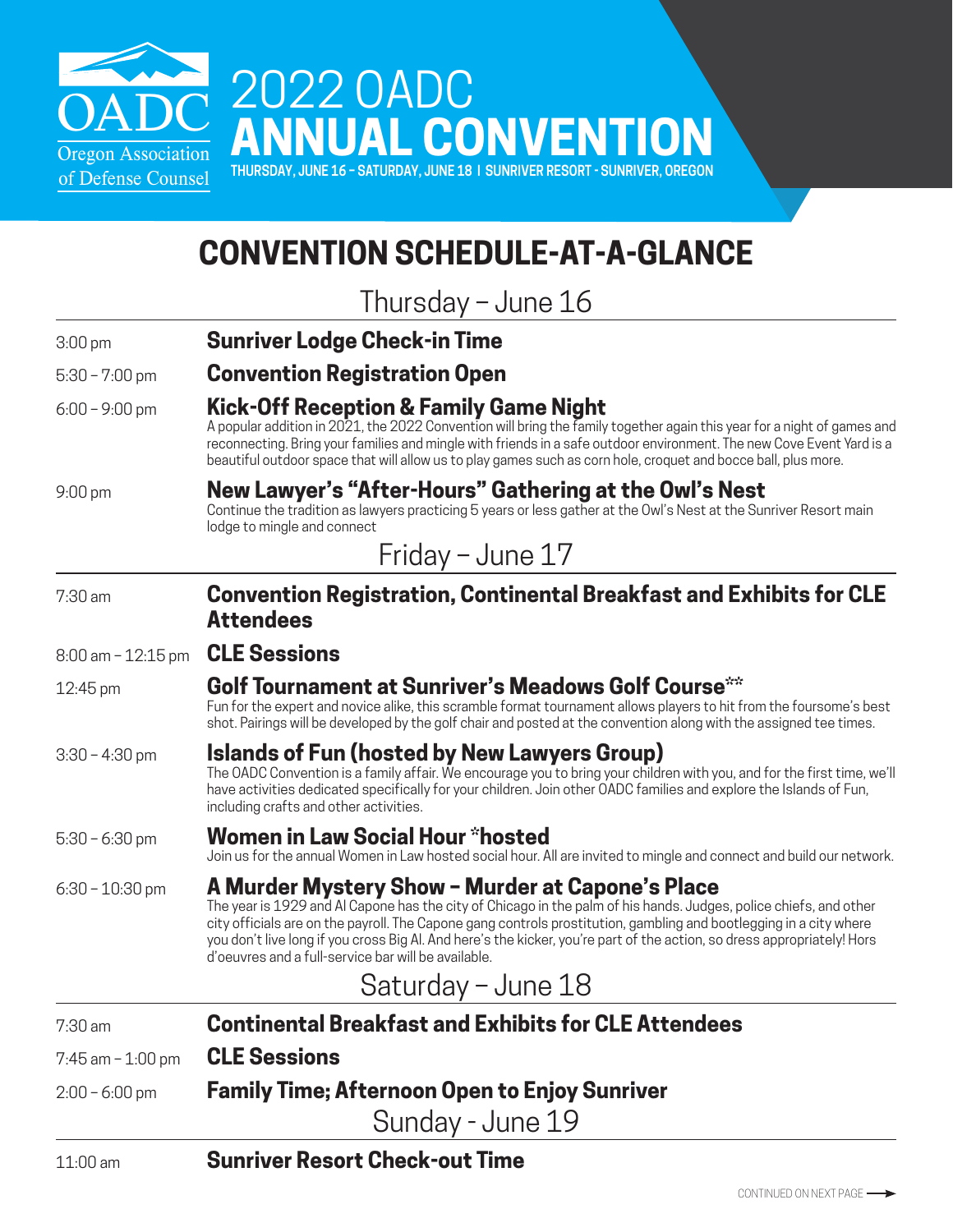

# **Detailed CLE Schedule\***

Friday – June 17

| $7:30$ am          | <b>Registration, Continental Breakfast and Exhibits for CLE Attendees</b>                                                                                                                                                                                                                                                                                       |  |
|--------------------|-----------------------------------------------------------------------------------------------------------------------------------------------------------------------------------------------------------------------------------------------------------------------------------------------------------------------------------------------------------------|--|
|                    |                                                                                                                                                                                                                                                                                                                                                                 |  |
| 7:45 - 8:00 am     | Welcome, Introductions, Awards and Announcements<br>By Convention Chairs: Donna Lee, Hart Wagner PC; Brian Scott; and Stephen Yoshida, MB Law Group LLP                                                                                                                                                                                                         |  |
| $8:00 - 9:50$ am   | The Psychology of Negotiation<br>Presented by Donna Shestowsky, J.D., PH.D.; Martin Luther King Jr. Professor of Law and Director of the Lawyering<br>Skills Education Program, UC Davis School of Law                                                                                                                                                          |  |
|                    | How can you help your clients get what they want in a negotiation? Lessons from Psychology can help you gain an<br>edge. In this highly interactive session, you will learn research-based strategies for preparing for negotiations and<br>conducting them. Attendees will participate in a simulated negotiation, followed by discussion, lecture, and Q & A. |  |
| $9:50 - 10:00$ am  | Sponsor Spotlight and Networking Break with Exhibits                                                                                                                                                                                                                                                                                                            |  |
| $10:00 - 11:00$ am | <b>Mediator Panel</b>                                                                                                                                                                                                                                                                                                                                           |  |
|                    | <b>Mediating Oregon Cases</b><br>Presented by Senior Judge Daniel L. Harris, Harris Mediation & Arbitration; Judge Jean Mauer, Mauer Mediation;<br>Senior Circuit Court Judge Michael C. Sullivan, Sullivan Dispute Resolution Services                                                                                                                         |  |
|                    | This panel of seasoned mediators will offer you their observations and suggestions for successfully mediating<br>cases.                                                                                                                                                                                                                                         |  |
| 11:00 -11:15 am    | <b>Sponsor Spotlight and Networking Break with Exhibits</b>                                                                                                                                                                                                                                                                                                     |  |
| $11:30 - 12:30$ pm | <b>Lightning Round</b><br>Lloyd Bernstein presents the always popular Lightning Round. Seven minutes each with these seven scintillating<br>topics:                                                                                                                                                                                                             |  |
|                    | 1. Techniques for Successfully Challenging the Pleadings Via Pre-Answer Motions to Dismiss<br>Chris Morgan, Barran Liebman                                                                                                                                                                                                                                      |  |
|                    | 2. Work Product: Why it's Different than Attorney/Client Privilege<br>Lauren Blaesing, Markowitz Herbold                                                                                                                                                                                                                                                        |  |
|                    | 3. ORS 30.140: Issues and Practice Tips on the Duty to Defend in Construction Defect Matters<br>Kevin Sasse, Dunn Carney                                                                                                                                                                                                                                        |  |
|                    | 4. Construction Mediation Tips, Tricks, and Trends<br>Jaimie Fender, Macmillan, Scholz & Marks                                                                                                                                                                                                                                                                  |  |
|                    | 5. Moody: Where We are 6 Months in Bad Faith in Oregon<br>Christina Ho                                                                                                                                                                                                                                                                                          |  |
|                    | 6. The State of Common-Law Indemnity in Oregon and the Real-World Effects of Eclectic I & II<br>Connor King, Watkinson Laird Rubenstein P.C.                                                                                                                                                                                                                    |  |
|                    | 7. Expert Discovery and Motions for Summary Judgment in Oregon<br>Elizabeth Esfeld, Preg O'Donnell & Gillett                                                                                                                                                                                                                                                    |  |
|                    |                                                                                                                                                                                                                                                                                                                                                                 |  |

# 12:15 pm **Sponsor Spotlight, CLE Meetings Adjourn**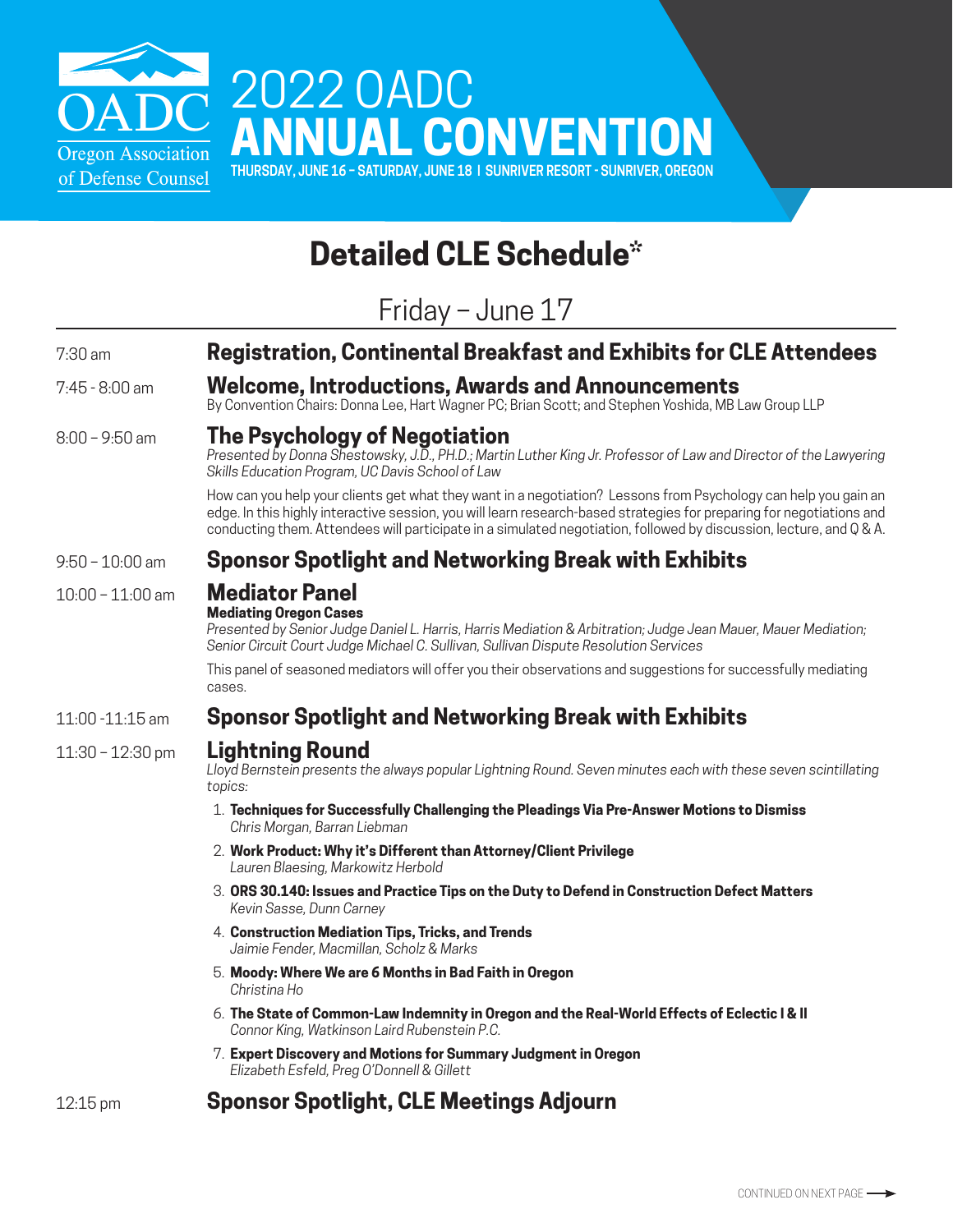## 7:30 am **Continental Breakfast for CLE Attendees**

#### 7:45 – 8:00 am **Introductions, Awards and Announcements**

*By Convention Chairs: Donna Lee, Hart Wagner PC; Brian Scott; and Stephen Yoshida, MB Law Group LLP*

#### 8:00 – 9:00 am **A Supreme Overview**

*Presented by Tom Dupree, Partner, Gibson Dunn, Washington D.C.*

Supreme Court advocate Tom Dupree will break down the politics, personalities, and leading cases facing the Supreme Court in 2022 and beyond. Mr. Dupree's engaging, energetic and informative presentation will provide invaluable information that every civil defense and governmental liability practitioner needs to know.

## 9:00 – 9:15 am **Sponsor Spotlight and Networking Break with Exhibitors**

# 9:15– 10:15 am **Appellate Update: Keeping your Practice Current**

*Presented by Honorable Erin Lagesen, Oregon Court of Appeals; Judge Alycia Sykora, Deschutes County Circuit Judge, and appellate attorney Matt Kalmanson, co-managing partner, Hart Wagner PC* 

The ever popular appellate update returns with our panelists discussing the most recent significant Oregon appellate court opinions impacting civil defense practice.

## 10:15 – 10.45 am **Networking Break with Exhibits**

## 10:45 – 11:45 am **Trial by COVID: Factors to Consider in Civil Litigation**

*Presented by: Lori Sicafuse, Litigation Consultant, Courtroom Sciences, Inc.*

How has the pandemic impacted jury perceptions, and how can defense attorneys use this knowledge to achieve favorable case outcomes? Recent research has yielded data regarding changes in jury composition and juror attitudes in light of the pandemic and other social conditions. Results include changes in jurors' perceptions of corporations, healthcare entities, and various other industries as well as jurors' susceptibility to reptile tactics and social influence. This presentation will review this research and help defense counsel best position and present their case to appeal to these shifting mindsets as a result of the COVID-19 pandemic.

#### 11:45 – Noon **Networking Break & Exhibits**

# Noon – 1:00 pm **Breakout Sessions - Choose One**

#### A1) EMPLOYMENT PRACTICE GROUP

#### **ADVANCED LEAVE AND ACCOMMODATION ISSUES FOR DEFENSE COUNSEL**

*Presented by: Melissa Healy, Stoel Rives, LLP; Jacqueline Houser, Lewis Brisbois Bisgaard & Smith LLP; Chet Nakada, Boli; Christine Sargent, Littler Mendelson, P.C.* 

Join us for an interactive presentation addressing all things related to protected leave (FMLA/OFLA, Oregon sick leave) and ADA and religious accommodations. Topics to be addressed include intermittent leave, mental health conditions, leave as an accommodation, common mistakes, and ever-evolving COVID-related leave and accommodation issues.

#### A2) CONSTRUCTION

#### **IF YOU BUILD IT: AN OREGON CONSTRUCTION UPDATE**

*Presented by: Mario Nicholas, Stoel Rives LLP; and Angie Ott, Partner, Ball Janik LLP* Significant updates, trends, hot topics in Oregon's construction industry.

#### A3) COVERAGE

#### **BAD FAITH CLAIMS IN OREGON AND THE IMPACT OF MOODY VS. OREGON COMMUNITY CREDIT UNION AND FEDERAL INSURANCE COMPANY**

#### *Presented by: FJ Maloney, Shareholder, Maloney, Lauersdorf, Reiner; and Scott Maclaren, Shareholder, Maloney, Lauersdorf, Reiner*

In January 2022, the Oregon Court of Appeals in *Moody v. Oregon Cmty. Credit Union,* 317 Or App 233 (2022), ruled that an insured could plead negligence theories against her insurer. The ruling signaled a potentially dramatic shift in Oregon law. Join experienced insurance litigators Scott Maclaren and F.J. Maloney as they explore the fallout of the Moody decision, and provide tips for representing insurance clients.

# 1:00 pm **CLE Meetings Adjourn**

*\*Schedule, times, presenters, topics subject to change*